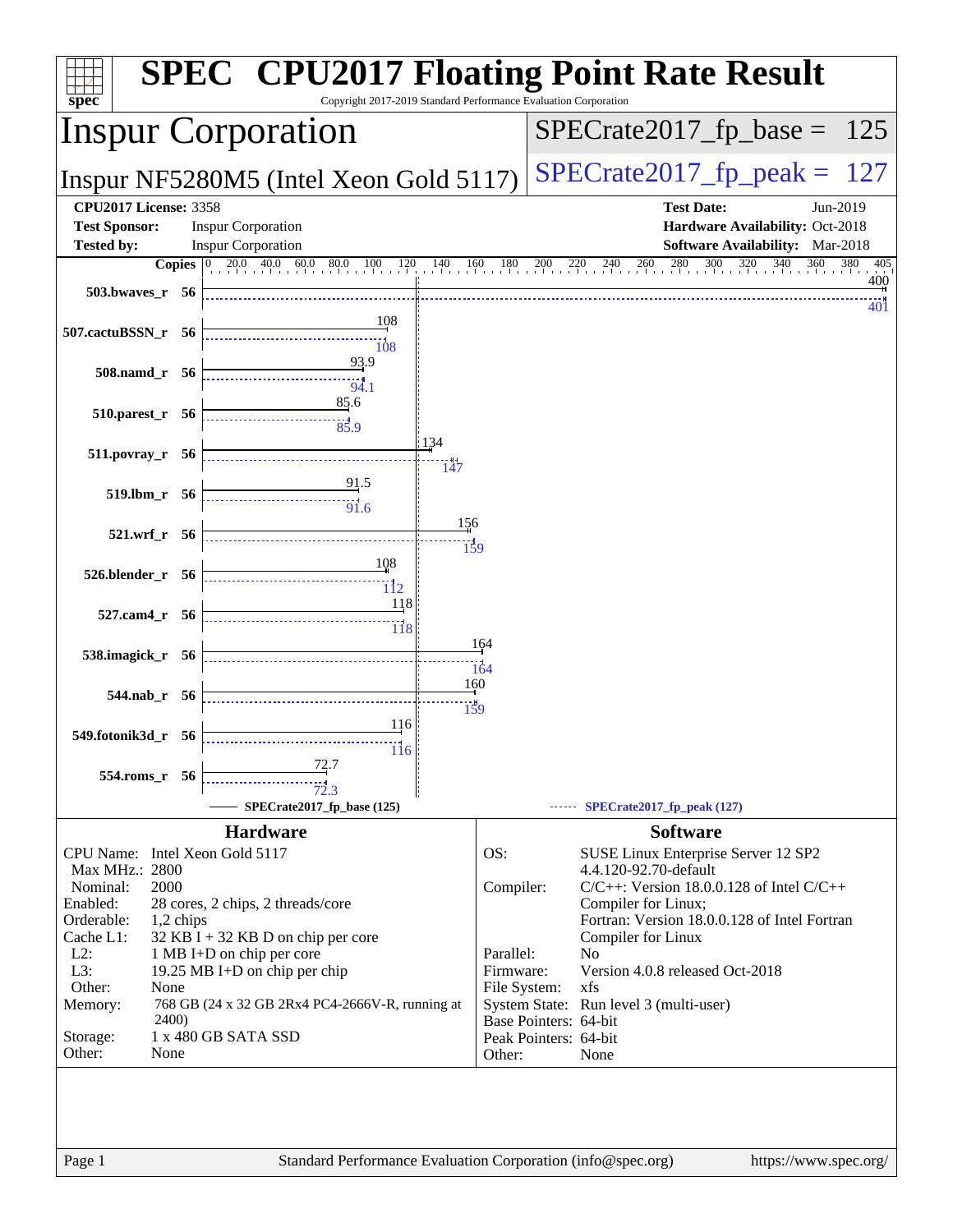| <b>SPEC CPU2017 Floating Point Rate Result</b><br>$spec^*$<br>Copyright 2017-2019 Standard Performance Evaluation Corporation |               |                           |              |                               |       |                               |                               |                                        |                |              |                                 |              |                |              |
|-------------------------------------------------------------------------------------------------------------------------------|---------------|---------------------------|--------------|-------------------------------|-------|-------------------------------|-------------------------------|----------------------------------------|----------------|--------------|---------------------------------|--------------|----------------|--------------|
| <b>Inspur Corporation</b>                                                                                                     |               |                           |              |                               |       |                               | $SPECrate2017_fp\_base = 125$ |                                        |                |              |                                 |              |                |              |
| Inspur NF5280M5 (Intel Xeon Gold 5117)                                                                                        |               |                           |              |                               |       | $SPECTate2017$ _fp_peak = 127 |                               |                                        |                |              |                                 |              |                |              |
| <b>CPU2017 License: 3358</b><br><b>Test Date:</b><br>Jun-2019                                                                 |               |                           |              |                               |       |                               |                               |                                        |                |              |                                 |              |                |              |
| <b>Test Sponsor:</b>                                                                                                          |               | <b>Inspur Corporation</b> |              |                               |       |                               |                               |                                        |                |              | Hardware Availability: Oct-2018 |              |                |              |
| <b>Tested by:</b>                                                                                                             |               | <b>Inspur Corporation</b> |              |                               |       |                               |                               | <b>Software Availability:</b> Mar-2018 |                |              |                                 |              |                |              |
| <b>Results Table</b>                                                                                                          |               |                           |              |                               |       |                               |                               |                                        |                |              |                                 |              |                |              |
|                                                                                                                               |               |                           |              |                               |       |                               |                               |                                        |                | Peak         |                                 |              |                |              |
| <b>Benchmark</b>                                                                                                              | <b>Copies</b> | <b>Seconds</b>            | <b>Ratio</b> | <b>Base</b><br><b>Seconds</b> | Ratio | <b>Seconds</b>                | <b>Ratio</b>                  | <b>Copies</b>                          | <b>Seconds</b> | <b>Ratio</b> | <b>Seconds</b>                  | <b>Ratio</b> | <b>Seconds</b> | <b>Ratio</b> |
| 503.bwayes r                                                                                                                  | 56            | 1401                      | 401          | 1407                          | 399   | 1403                          | 400                           | 56                                     | 1401           | 401          | 1402                            | 401          | 1406           | 400          |
| 507.cactuBSSN_r                                                                                                               | 56            | 656                       | 108          | 655                           | 108   | 655                           | 108                           | 56                                     | 660            | 107          | 659                             | 108          | 659            | 108          |
| 508.namd_r                                                                                                                    | 56            | 564                       | 94.4         | 567                           | 93.9  | 566                           | 93.9                          | 56                                     | 568            | 93.7         | 566                             | 94.1         | 563            | 94.5         |
| 510.parest_r                                                                                                                  | 56            | 1713                      | 85.5         | 1710                          | 85.7  | 1711                          | 85.6                          | 56                                     | 1707           | 85.8         | 1705                            | 85.9         | 1703           | 86.0         |
| 511.povray_r                                                                                                                  | 56            | 983                       | 133          | 973                           | 134   | 975                           | 134                           | 56                                     | 897            | 146          | 891                             | 147          | 875            | 149          |
| 519.1bm r                                                                                                                     | 56            | 645                       | 91.5         | 645                           | 91.5  | 645                           | 91.6                          | 56                                     | 645            | 91.6         | 645                             | 91.6         | 645            | 91.5         |
| 521.wrf r                                                                                                                     | 56            | 806                       | 156          | 800                           | 157   | 806                           | 156                           | 56                                     | 787            | 159          | 790                             | 159          | 789            | 159          |
| 526.blender r                                                                                                                 | 56            | 785                       | 109          | 793                           | 108   | 793                           | 108                           | 56                                     | 762            | 112          | 761                             | 112          | 762            | 112          |
| 527.cam4 r                                                                                                                    | 56            | 830                       | 118          | 829                           | 118   | 829                           | 118                           | 56                                     | 830            | 118          | 830                             | 118          | 830            | 118          |
| 538.imagick_r                                                                                                                 | 56            | 850                       | 164          | 849                           | 164   | 848                           | 164                           | 56                                     | 849            | 164          | 848                             | 164          | 849            | 164          |
| 544.nab r                                                                                                                     | 56            | 590                       | 160          | 592                           | 159   | 590                           | <b>160</b>                    | 56                                     | 591            | 159          | 591                             | 159          | 587            | 161          |
| 549.fotonik3d r                                                                                                               | 56            | 1873                      | 116          | 1871                          | 117   | 1873                          | 116                           | 56                                     | 1875           | 116          | 1875                            | <b>116</b>   | 1876           | 116          |
| 554.roms r                                                                                                                    | 56            | 1224                      | 72.7         | 1223                          | 72.8  | 1225                          | 72.6                          | 56                                     | 1234           | 72.1         | 1229                            | 72.4         | 1231           | <u>72.3</u>  |
| SPECrate2017 fp base $=$                                                                                                      |               |                           | 125          |                               |       |                               |                               |                                        |                |              |                                 |              |                |              |
| SPECrate2017 fp peak $=$                                                                                                      |               |                           | 127          |                               |       |                               |                               |                                        |                |              |                                 |              |                |              |

Results appear in the [order in which they were run.](http://www.spec.org/auto/cpu2017/Docs/result-fields.html#RunOrder) Bold underlined text [indicates a median measurement.](http://www.spec.org/auto/cpu2017/Docs/result-fields.html#Median)

#### **[Submit Notes](http://www.spec.org/auto/cpu2017/Docs/result-fields.html#SubmitNotes)**

 The numactl mechanism was used to bind copies to processors. The config file option 'submit' was used to generate numactl commands to bind each copy to a specific processor. For details, please see the config file.

#### **[Operating System Notes](http://www.spec.org/auto/cpu2017/Docs/result-fields.html#OperatingSystemNotes)**

Stack size set to unlimited using "ulimit -s unlimited"

#### **[General Notes](http://www.spec.org/auto/cpu2017/Docs/result-fields.html#GeneralNotes)**

Environment variables set by runcpu before the start of the run: LD\_LIBRARY\_PATH = "/home/CPU2017/lib/ia32:/home/CPU2017/lib/intel64:/home/CPU2017/je5.0.1-32:/home/CPU2017/je5.0.1-64"

 Binaries compiled on a system with 1x Intel Core i7-4790 CPU + 32GB RAM memory using Redhat Enterprise Linux 7.4 Transparent Huge Pages enabled by default Prior to runcpu invocation Filesystem page cache synced and cleared with: sync; echo 3> /proc/sys/vm/drop\_caches runcpu command invoked through numactl i.e.: numactl --interleave=all runcpu <etc> Yes: The test sponsor attests, as of date of publication, that CVE-2017-5754 (Meltdown) is mitigated in the system as tested and documented.

**(Continued on next page)**

| Page 2<br>Standard Performance Evaluation Corporation (info@spec.org) | https://www.spec.org/ |
|-----------------------------------------------------------------------|-----------------------|
|-----------------------------------------------------------------------|-----------------------|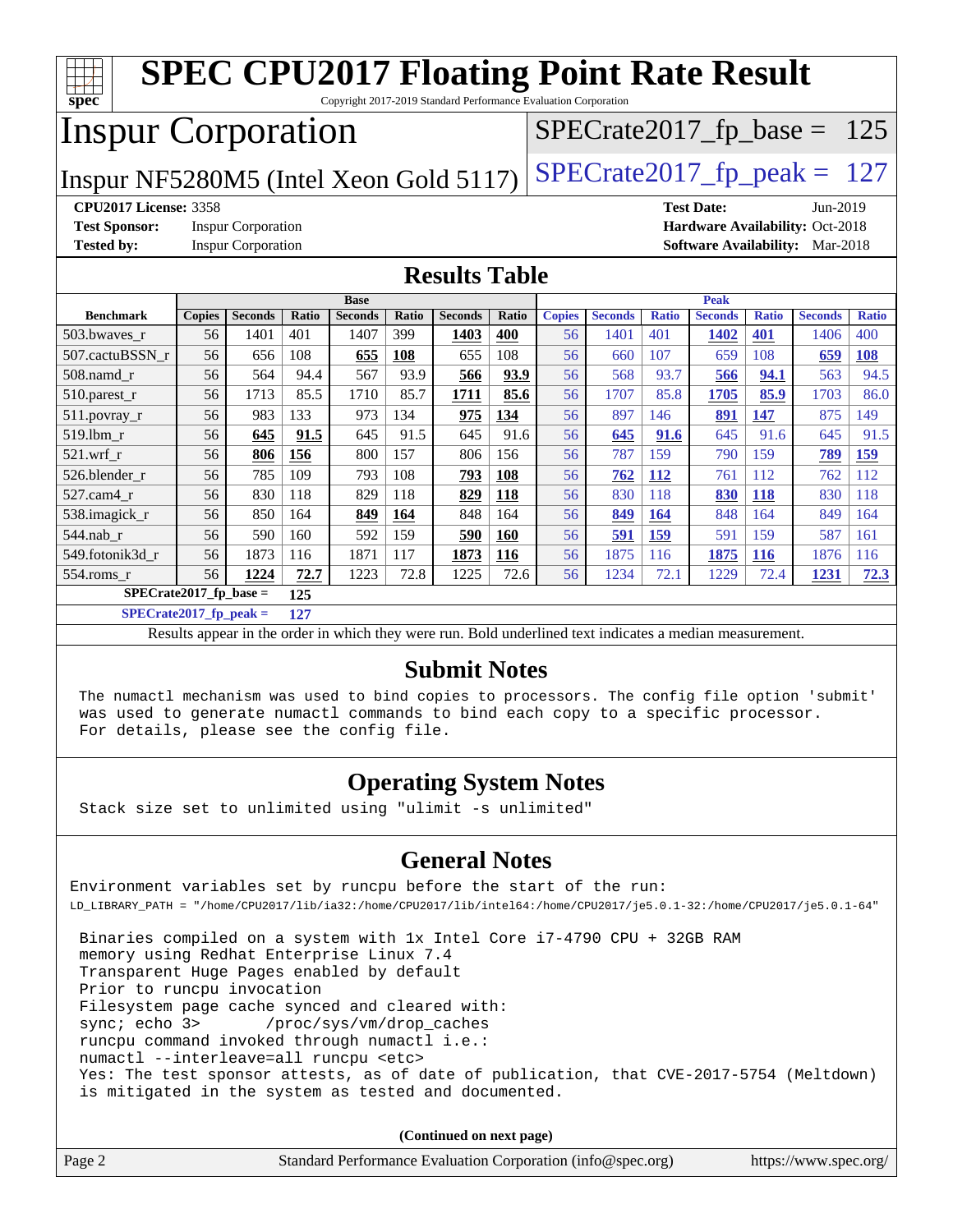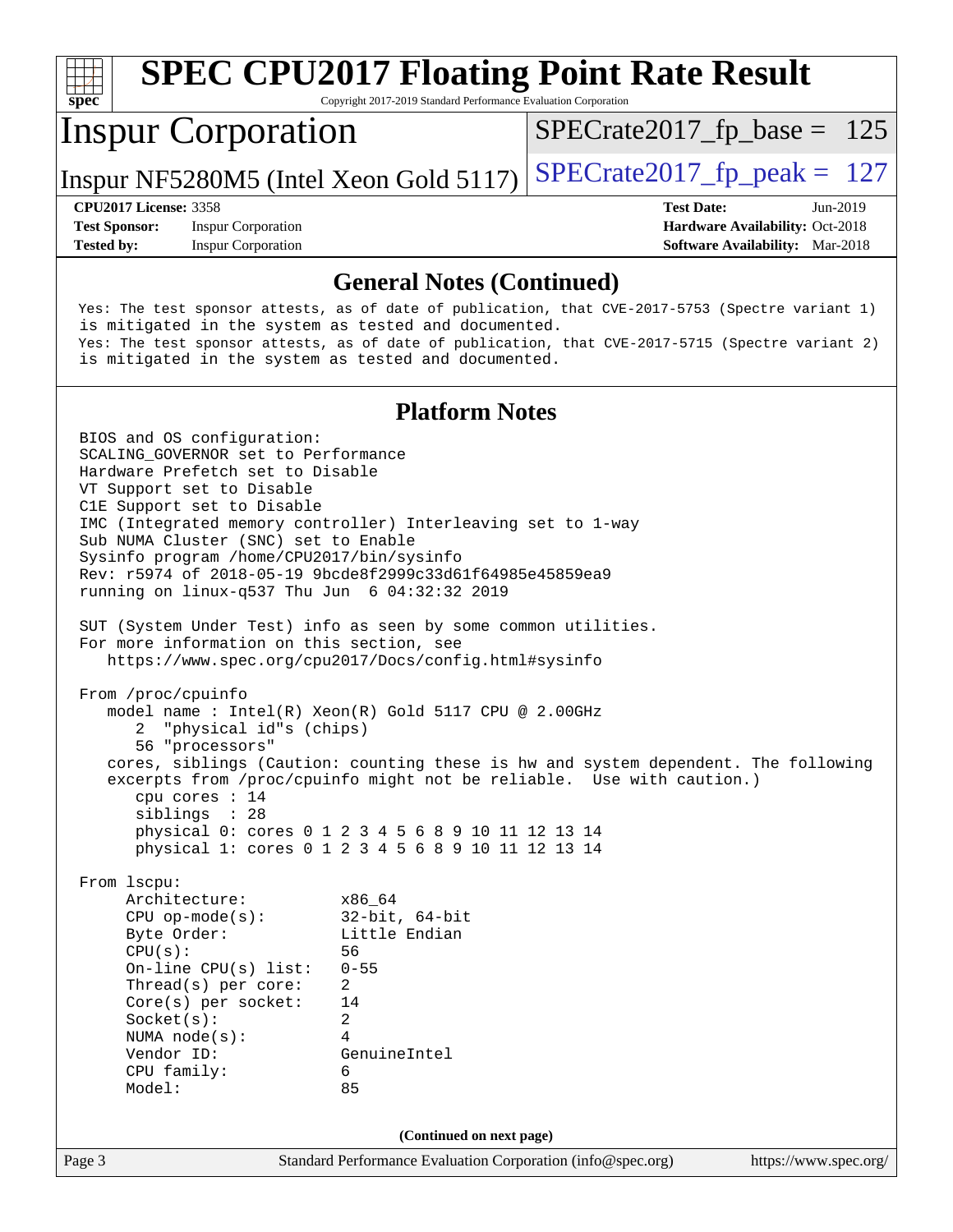| <b>SPEC CPU2017 Floating Point Rate Result</b><br>Copyright 2017-2019 Standard Performance Evaluation Corporation<br>spec <sup>®</sup>                                                                                                                                                                                                                                                                                                                                                                                                                                                                                                                                                                                                                                                                                                                                                                                                                                                                                                                                                                                                                                                                                                                                                                                                                               |  |  |  |  |  |  |  |
|----------------------------------------------------------------------------------------------------------------------------------------------------------------------------------------------------------------------------------------------------------------------------------------------------------------------------------------------------------------------------------------------------------------------------------------------------------------------------------------------------------------------------------------------------------------------------------------------------------------------------------------------------------------------------------------------------------------------------------------------------------------------------------------------------------------------------------------------------------------------------------------------------------------------------------------------------------------------------------------------------------------------------------------------------------------------------------------------------------------------------------------------------------------------------------------------------------------------------------------------------------------------------------------------------------------------------------------------------------------------|--|--|--|--|--|--|--|
| <b>Inspur Corporation</b><br>$SPECrate2017_fp\_base = 125$                                                                                                                                                                                                                                                                                                                                                                                                                                                                                                                                                                                                                                                                                                                                                                                                                                                                                                                                                                                                                                                                                                                                                                                                                                                                                                           |  |  |  |  |  |  |  |
| $SPECrate2017fp peak = 127$<br>Inspur NF5280M5 (Intel Xeon Gold 5117)                                                                                                                                                                                                                                                                                                                                                                                                                                                                                                                                                                                                                                                                                                                                                                                                                                                                                                                                                                                                                                                                                                                                                                                                                                                                                                |  |  |  |  |  |  |  |
| <b>Test Date:</b><br><b>CPU2017 License: 3358</b><br>Jun-2019                                                                                                                                                                                                                                                                                                                                                                                                                                                                                                                                                                                                                                                                                                                                                                                                                                                                                                                                                                                                                                                                                                                                                                                                                                                                                                        |  |  |  |  |  |  |  |
| <b>Test Sponsor:</b><br><b>Inspur Corporation</b><br>Hardware Availability: Oct-2018<br>Tested by:<br><b>Inspur Corporation</b><br>Software Availability: Mar-2018                                                                                                                                                                                                                                                                                                                                                                                                                                                                                                                                                                                                                                                                                                                                                                                                                                                                                                                                                                                                                                                                                                                                                                                                   |  |  |  |  |  |  |  |
| <b>Platform Notes (Continued)</b>                                                                                                                                                                                                                                                                                                                                                                                                                                                                                                                                                                                                                                                                                                                                                                                                                                                                                                                                                                                                                                                                                                                                                                                                                                                                                                                                    |  |  |  |  |  |  |  |
| Intel(R) Xeon(R) Gold 5117 CPU @ 2.00GHz<br>Model name:                                                                                                                                                                                                                                                                                                                                                                                                                                                                                                                                                                                                                                                                                                                                                                                                                                                                                                                                                                                                                                                                                                                                                                                                                                                                                                              |  |  |  |  |  |  |  |
| Stepping:<br>4<br>CPU MHz:<br>2300.004<br>CPU max MHz:<br>2800.0000<br>CPU min MHz:<br>800.0000<br>BogoMIPS:<br>3990.62<br>Virtualization:<br>$VT - x$<br>L1d cache:<br>32K<br>Lli cache:<br>32K<br>L2 cache:<br>1024K<br>L3 cache:<br>19712K<br>NUMA node0 CPU(s):<br>$0-3, 7-9, 28-31, 35-37$<br>NUMA nodel CPU(s):<br>$4-6$ , $10-13$ , $32-34$ , $38-41$<br>$14 - 17, 21 - 23, 42 - 45, 49 - 51$<br>NUMA node2 CPU(s):<br>$18 - 20$ , $24 - 27$ , $46 - 48$ , $52 - 55$<br>NUMA node3 CPU(s):<br>Flags:<br>fpu vme de pse tsc msr pae mce cx8 apic sep mtrr pge mca cmov<br>pat pse36 clflush dts acpi mmx fxsr sse sse2 ss ht tm pbe syscall nx pdpelgb rdtscp<br>lm constant_tsc art arch_perfmon pebs bts rep_good nopl xtopology nonstop_tsc<br>aperfmperf eagerfpu pni pclmulqdq dtes64 ds_cpl vmx smx est tm2 ssse3 sdbg fma cx16<br>xtpr pdcm pcid dca sse4_1 sse4_2 x2apic movbe popcnt tsc_deadline_timer aes xsave<br>avx f16c rdrand lahf_lm abm 3dnowprefetch ida arat epb invpcid_single pln pts dtherm<br>hwp hwp_act_window hwp_epp hwp_pkg_req intel_pt rsb_ctxsw spec_ctrl stibp retpoline<br>kaiser tpr_shadow vnmi flexpriority ept vpid fsgsbase tsc_adjust bmil hle avx2 smep<br>bmi2 erms invpcid rtm cqm mpx avx512f avx512dq rdseed adx smap clflushopt clwb<br>avx512cd avx512bw avx512vl xsaveopt xsavec xgetbv1 cqm_llc cqm_occup_llc |  |  |  |  |  |  |  |
| /proc/cpuinfo cache data<br>cache size : 19712 KB                                                                                                                                                                                                                                                                                                                                                                                                                                                                                                                                                                                                                                                                                                                                                                                                                                                                                                                                                                                                                                                                                                                                                                                                                                                                                                                    |  |  |  |  |  |  |  |
| From numactl --hardware WARNING: a numactl 'node' might or might not correspond to a<br>physical chip.<br>available: $4$ nodes $(0-3)$<br>node 0 cpus: 0 1 2 3 7 8 9 28 29 30 31 35 36 37<br>node 0 size: 192036 MB<br>node 0 free: 183702 MB<br>node 1 cpus: 4 5 6 10 11 12 13 32 33 34 38 39 40 41<br>node 1 size: 193528 MB<br>node 1 free: 186956 MB<br>node 2 cpus: 14 15 16 17 21 22 23 42 43 44 45 49 50 51<br>node 2 size: 193528 MB<br>node 2 free: 186941 MB<br>node 3 cpus: 18 19 20 24 25 26 27 46 47 48 52 53 54 55<br>node 3 size: 193391 MB<br>node 3 free: 186826 MB<br>node distances:<br>$\overline{0}$<br>$\mathbf{1}$<br>node<br>2<br>3<br>0 :<br>10 11 21 21                                                                                                                                                                                                                                                                                                                                                                                                                                                                                                                                                                                                                                                                                    |  |  |  |  |  |  |  |
| (Continued on next page)<br>Standard Performance Evaluation Corporation (info@spec.org)<br>Page 4<br>https://www.spec.org/                                                                                                                                                                                                                                                                                                                                                                                                                                                                                                                                                                                                                                                                                                                                                                                                                                                                                                                                                                                                                                                                                                                                                                                                                                           |  |  |  |  |  |  |  |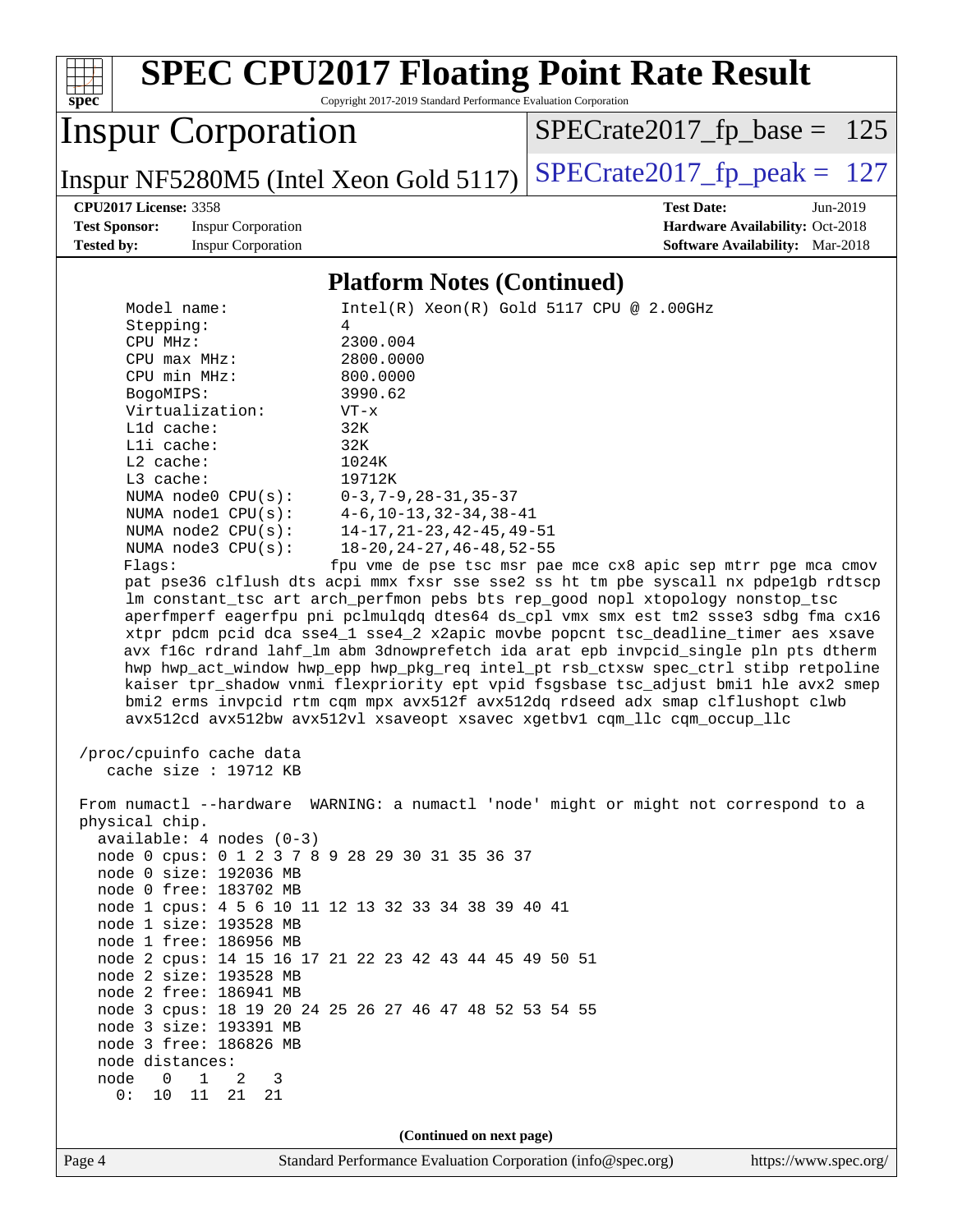| <b>SPEC CPU2017 Floating Point Rate Result</b><br>Copyright 2017-2019 Standard Performance Evaluation Corporation<br>spec                                                                                                                                                                                                                                                                                                                                                                                                                                                                                                                         |                                                                                                            |
|---------------------------------------------------------------------------------------------------------------------------------------------------------------------------------------------------------------------------------------------------------------------------------------------------------------------------------------------------------------------------------------------------------------------------------------------------------------------------------------------------------------------------------------------------------------------------------------------------------------------------------------------------|------------------------------------------------------------------------------------------------------------|
| <b>Inspur Corporation</b>                                                                                                                                                                                                                                                                                                                                                                                                                                                                                                                                                                                                                         | $SPECrate2017_fp\_base = 125$                                                                              |
| Inspur NF5280M5 (Intel Xeon Gold 5117)                                                                                                                                                                                                                                                                                                                                                                                                                                                                                                                                                                                                            | $SPECrate2017_fp\_peak = 127$                                                                              |
| <b>CPU2017 License: 3358</b><br><b>Test Sponsor:</b><br><b>Inspur Corporation</b><br><b>Tested by:</b><br><b>Inspur Corporation</b>                                                                                                                                                                                                                                                                                                                                                                                                                                                                                                               | <b>Test Date:</b><br>Jun-2019<br>Hardware Availability: Oct-2018<br><b>Software Availability:</b> Mar-2018 |
| <b>Platform Notes (Continued)</b>                                                                                                                                                                                                                                                                                                                                                                                                                                                                                                                                                                                                                 |                                                                                                            |
| 21<br>1:<br>11 10<br>21<br>2:<br>21<br>21 10<br>11<br>3:<br>21<br>21<br>11<br>10                                                                                                                                                                                                                                                                                                                                                                                                                                                                                                                                                                  |                                                                                                            |
| From /proc/meminfo<br>MemTotal:<br>791025032 kB<br>HugePages_Total:<br>0<br>Hugepagesize:<br>2048 kB                                                                                                                                                                                                                                                                                                                                                                                                                                                                                                                                              |                                                                                                            |
| /usr/bin/lsb_release -d<br>SUSE Linux Enterprise Server 12 SP2                                                                                                                                                                                                                                                                                                                                                                                                                                                                                                                                                                                    |                                                                                                            |
| From /etc/*release* /etc/*version*<br>SuSE-release:<br>SUSE Linux Enterprise Server 12 (x86_64)<br>$VERSION = 12$<br>$PATCHLEVEL = 2$<br># This file is deprecated and will be removed in a future service pack or release.<br># Please check /etc/os-release for details about this release.<br>os-release:<br>NAME="SLES"<br>VERSION="12-SP2"<br>VERSION ID="12.2"<br>PRETTY_NAME="SUSE Linux Enterprise Server 12 SP2"<br>ID="sles"<br>$ANSI\_COLOR = "0; 32"$<br>CPE_NAME="cpe:/o:suse:sles:12:sp2"<br>uname $-a$ :<br>Linux linux-q537 4.4.120-92.70-default #1 SMP Wed Mar 14 15:59:43 UTC 2018 (52a83de)<br>x86 64 x86 64 x86 64 GNU/Linux |                                                                                                            |
| Kernel self-reported vulnerability status:                                                                                                                                                                                                                                                                                                                                                                                                                                                                                                                                                                                                        |                                                                                                            |
| CVE-2017-5754 (Meltdown):<br>Mitigation: PTI<br>CVE-2017-5753 (Spectre variant 1): Mitigation: __user pointer sanitization<br>CVE-2017-5715 (Spectre variant 2): Mitigation: IBRS+IBPB                                                                                                                                                                                                                                                                                                                                                                                                                                                            |                                                                                                            |
| run-level $3$ Jun $5$ 16:48 last=5                                                                                                                                                                                                                                                                                                                                                                                                                                                                                                                                                                                                                |                                                                                                            |
| SPEC is set to: /home/CPU2017<br>Filesystem<br>Type Size Used Avail Use% Mounted on<br>/dev/sdb3<br>xfs<br>407G<br>63G 345G 16% / home                                                                                                                                                                                                                                                                                                                                                                                                                                                                                                            |                                                                                                            |
| Additional information from dmidecode follows. WARNING: Use caution when you interpret<br>this section. The 'dmidecode' program reads system data which is "intended to allow<br>hardware to be accurately determined", but the intent may not be met, as there are                                                                                                                                                                                                                                                                                                                                                                               |                                                                                                            |
| (Continued on next page)                                                                                                                                                                                                                                                                                                                                                                                                                                                                                                                                                                                                                          |                                                                                                            |
| Standard Performance Evaluation Corporation (info@spec.org)<br>Page 5                                                                                                                                                                                                                                                                                                                                                                                                                                                                                                                                                                             | https://www.spec.org/                                                                                      |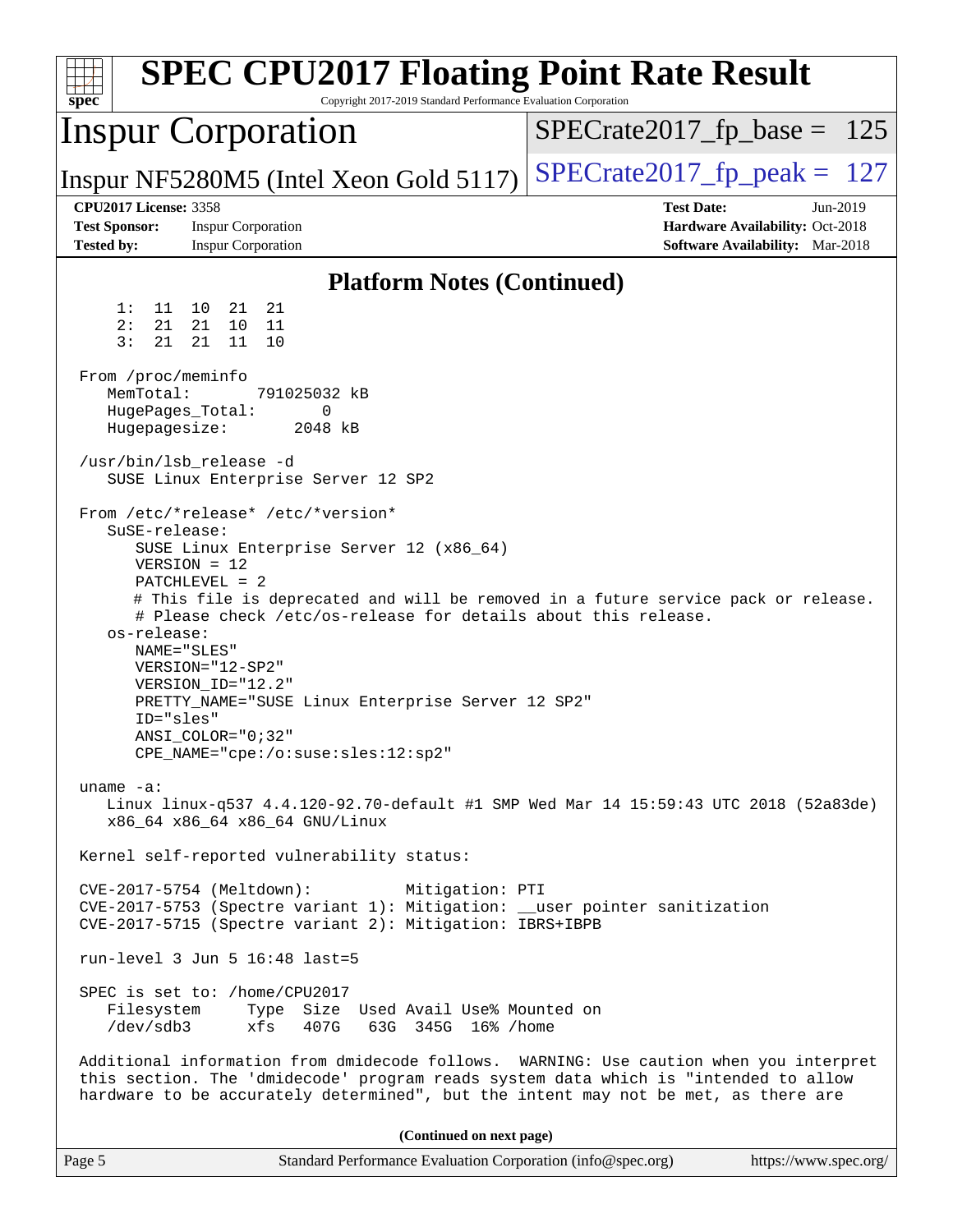

# **[SPEC CPU2017 Floating Point Rate Result](http://www.spec.org/auto/cpu2017/Docs/result-fields.html#SPECCPU2017FloatingPointRateResult)**

Copyright 2017-2019 Standard Performance Evaluation Corporation

## Inspur Corporation

[SPECrate2017\\_fp\\_base =](http://www.spec.org/auto/cpu2017/Docs/result-fields.html#SPECrate2017fpbase) 125

Inspur NF5280M5 (Intel Xeon Gold 5117)  $SPECrate2017_fp\_peak = 127$ 

**[Test Sponsor:](http://www.spec.org/auto/cpu2017/Docs/result-fields.html#TestSponsor)** Inspur Corporation **[Hardware Availability:](http://www.spec.org/auto/cpu2017/Docs/result-fields.html#HardwareAvailability)** Oct-2018 **[Tested by:](http://www.spec.org/auto/cpu2017/Docs/result-fields.html#Testedby)** Inspur Corporation **[Software Availability:](http://www.spec.org/auto/cpu2017/Docs/result-fields.html#SoftwareAvailability)** Mar-2018

**[CPU2017 License:](http://www.spec.org/auto/cpu2017/Docs/result-fields.html#CPU2017License)** 3358 **[Test Date:](http://www.spec.org/auto/cpu2017/Docs/result-fields.html#TestDate)** Jun-2019

#### **[Platform Notes \(Continued\)](http://www.spec.org/auto/cpu2017/Docs/result-fields.html#PlatformNotes)**

 frequent changes to hardware, firmware, and the "DMTF SMBIOS" standard. BIOS Inspur 4.0.8 10/17/2018 Memory: 24x Samsung M393A4K40CB2-CTD 32 GB 2 rank 2666, configured at 2400

(End of data from sysinfo program)

#### **[Compiler Version Notes](http://www.spec.org/auto/cpu2017/Docs/result-fields.html#CompilerVersionNotes)**

| 519.1bm_r(base) 538.imagick_r(base, peak) 544.nab_r(base)<br>CC.                                                                                                                              |
|-----------------------------------------------------------------------------------------------------------------------------------------------------------------------------------------------|
| icc (ICC) 18.0.0 20170811<br>Copyright (C) 1985-2017 Intel Corporation. All rights reserved.                                                                                                  |
| ------------<br>$519.1bm_r(peak) 544.nab_r(peak)$<br>CC.                                                                                                                                      |
| icc (ICC) 18.0.0 20170811<br>Copyright (C) 1985-2017 Intel Corporation. All rights reserved.                                                                                                  |
| CXXC 508. namd $r(base)$ 510. parest $r(base)$                                                                                                                                                |
| icpc (ICC) 18.0.0 20170811<br>Copyright (C) 1985-2017 Intel Corporation. All rights reserved.                                                                                                 |
| CXXC 508.namd_r(peak) 510.parest_r(peak)                                                                                                                                                      |
| icpc (ICC) 18.0.0 20170811<br>Copyright (C) 1985-2017 Intel Corporation. All rights reserved.                                                                                                 |
| 511.povray_r(base) 526.blender_r(base)<br>CC.                                                                                                                                                 |
| icpc (ICC) 18.0.0 20170811<br>Copyright (C) 1985-2017 Intel Corporation. All rights reserved.<br>icc (ICC) 18.0.0 20170811<br>Copyright (C) 1985-2017 Intel Corporation. All rights reserved. |
|                                                                                                                                                                                               |

**(Continued on next page)**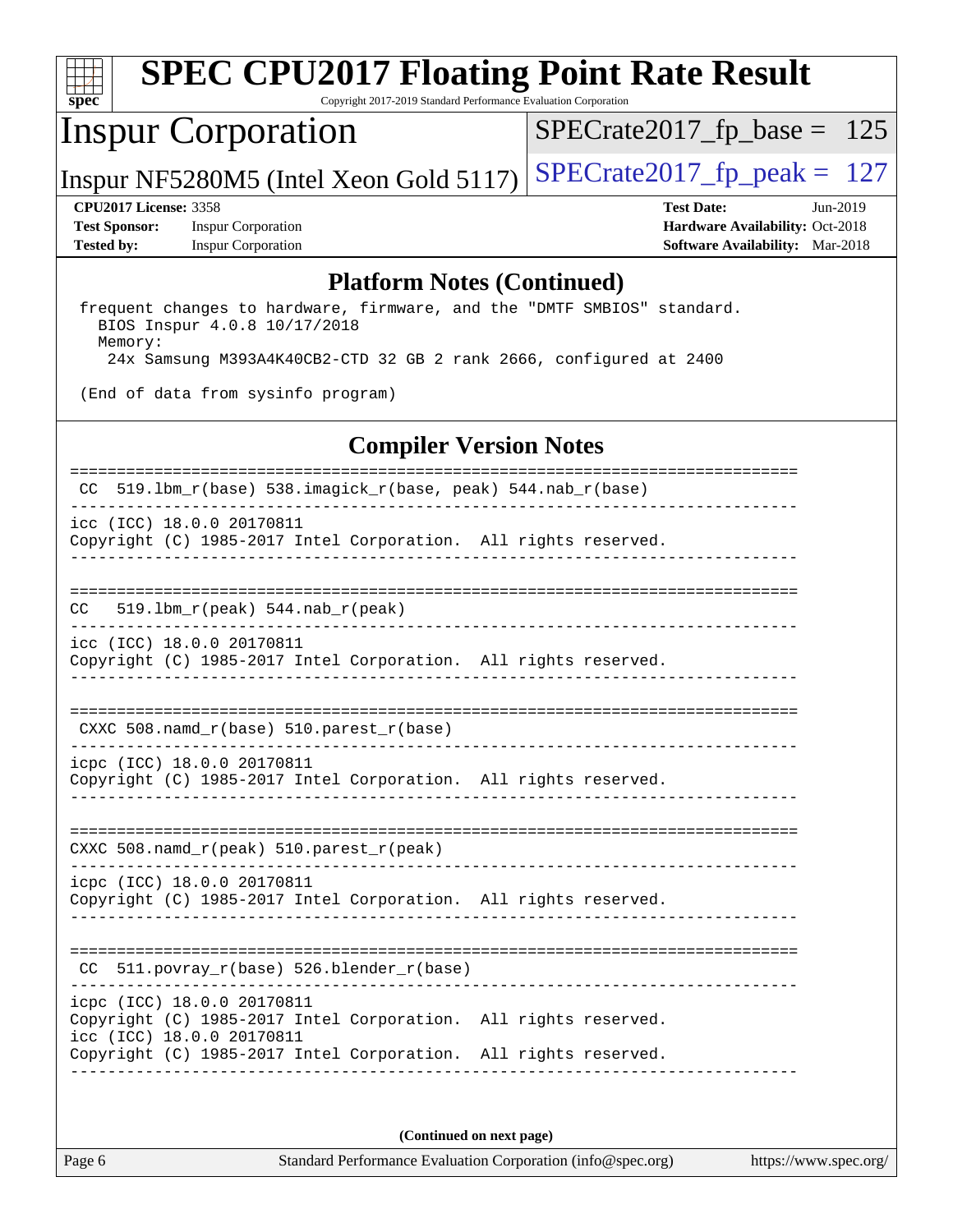| <b>SPEC CPU2017 Floating Point Rate Result</b><br>$spec^*$                                                                                                                                                                                                                                        | Copyright 2017-2019 Standard Performance Evaluation Corporation                         |  |                                                                                         |                       |  |
|---------------------------------------------------------------------------------------------------------------------------------------------------------------------------------------------------------------------------------------------------------------------------------------------------|-----------------------------------------------------------------------------------------|--|-----------------------------------------------------------------------------------------|-----------------------|--|
| <b>Inspur Corporation</b>                                                                                                                                                                                                                                                                         |                                                                                         |  | $SPECrate2017_fp\_base = 125$                                                           |                       |  |
| Inspur NF5280M5 (Intel Xeon Gold 5117)                                                                                                                                                                                                                                                            |                                                                                         |  | $SPECTate2017$ _fp_peak = 127                                                           |                       |  |
| <b>CPU2017 License: 3358</b><br><b>Test Sponsor:</b><br><b>Inspur Corporation</b><br><b>Inspur Corporation</b><br><b>Tested by:</b>                                                                                                                                                               |                                                                                         |  | <b>Test Date:</b><br>Hardware Availability: Oct-2018<br>Software Availability: Mar-2018 | Jun-2019              |  |
|                                                                                                                                                                                                                                                                                                   | <b>Compiler Version Notes (Continued)</b>                                               |  |                                                                                         |                       |  |
| 511.povray_r(peak) 526.blender_r(peak)<br>CC                                                                                                                                                                                                                                                      |                                                                                         |  |                                                                                         |                       |  |
| icpc (ICC) 18.0.0 20170811<br>Copyright (C) 1985-2017 Intel Corporation. All rights reserved.<br>icc (ICC) 18.0.0 20170811<br>Copyright (C) 1985-2017 Intel Corporation. All rights reserved.                                                                                                     |                                                                                         |  |                                                                                         |                       |  |
| FC 507.cactuBSSN_r(base)                                                                                                                                                                                                                                                                          |                                                                                         |  |                                                                                         |                       |  |
| icpc (ICC) 18.0.0 20170811<br>Copyright (C) 1985-2017 Intel Corporation. All rights reserved.<br>icc (ICC) 18.0.0 20170811<br>Copyright (C) 1985-2017 Intel Corporation. All rights reserved.<br>ifort (IFORT) 18.0.0 20170811<br>Copyright (C) 1985-2017 Intel Corporation. All rights reserved. |                                                                                         |  |                                                                                         |                       |  |
| FC 507.cactuBSSN_r(peak)                                                                                                                                                                                                                                                                          |                                                                                         |  |                                                                                         |                       |  |
| icpc (ICC) 18.0.0 20170811<br>Copyright (C) 1985-2017 Intel Corporation. All rights reserved.<br>icc (ICC) 18.0.0 20170811<br>Copyright (C) 1985-2017 Intel Corporation. All rights reserved.<br>ifort (IFORT) 18.0.0 20170811<br>Copyright (C) 1985-2017 Intel Corporation. All rights reserved. |                                                                                         |  |                                                                                         |                       |  |
| FC 503.bwaves_r(base, peak) 549.fotonik3d_r(base, peak) 554.roms_r(base)                                                                                                                                                                                                                          |                                                                                         |  |                                                                                         |                       |  |
| ifort (IFORT) 18.0.0 20170811<br>Copyright (C) 1985-2017 Intel Corporation. All rights reserved.                                                                                                                                                                                                  |                                                                                         |  |                                                                                         |                       |  |
| 554.roms r(peak)<br>FC.                                                                                                                                                                                                                                                                           |                                                                                         |  |                                                                                         |                       |  |
| ifort (IFORT) 18.0.0 20170811<br>Copyright (C) 1985-2017 Intel Corporation. All rights reserved.                                                                                                                                                                                                  |                                                                                         |  |                                                                                         |                       |  |
| $CC$ 521.wrf_r(base) 527.cam4_r(base)                                                                                                                                                                                                                                                             |                                                                                         |  |                                                                                         |                       |  |
| Page 7                                                                                                                                                                                                                                                                                            | (Continued on next page)<br>Standard Performance Evaluation Corporation (info@spec.org) |  |                                                                                         | https://www.spec.org/ |  |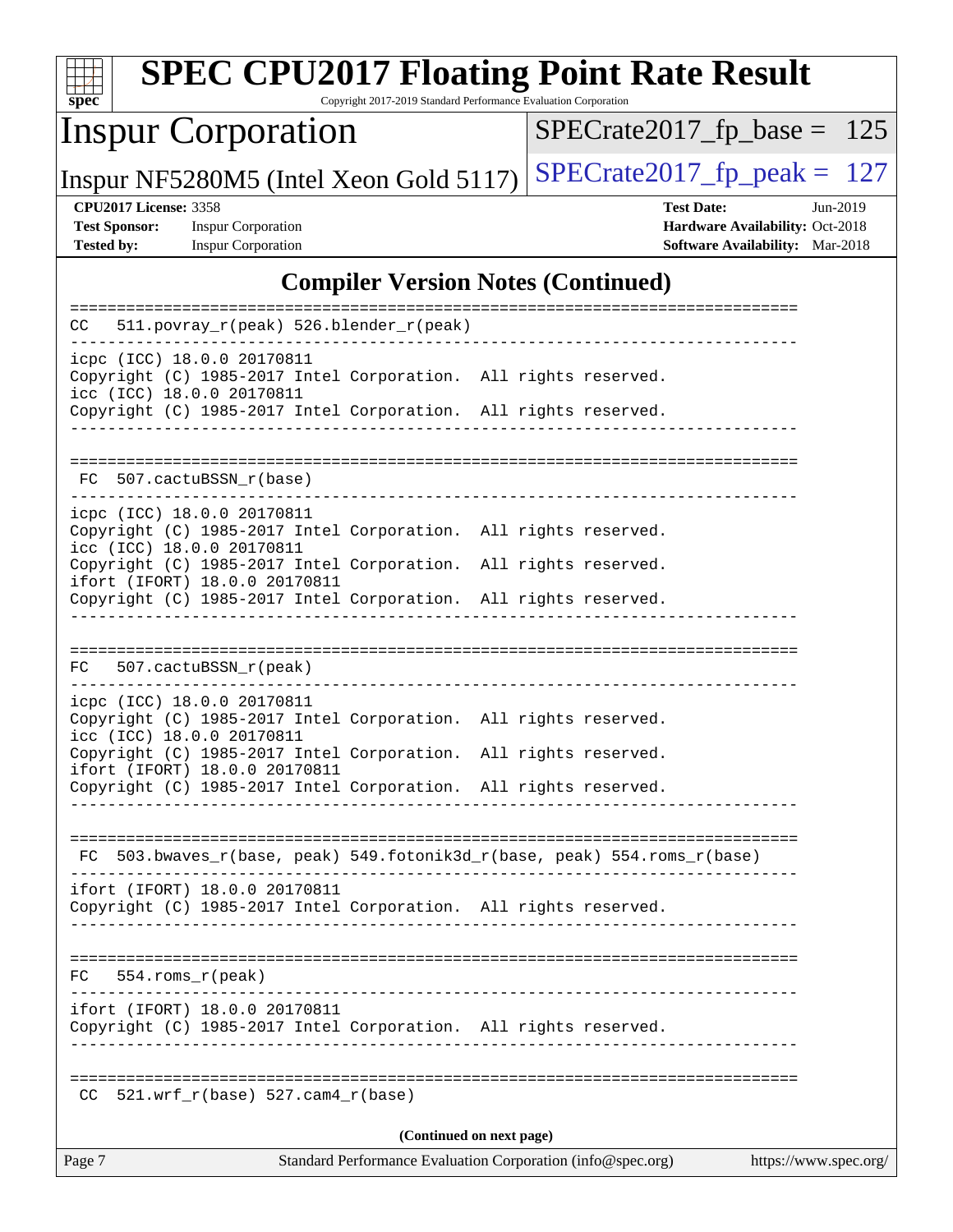| <b>SPEC CPU2017 Floating Point Rate Result</b>                                                                                                                                                                                                |                                        |
|-----------------------------------------------------------------------------------------------------------------------------------------------------------------------------------------------------------------------------------------------|----------------------------------------|
| spec <sup>®</sup><br>Copyright 2017-2019 Standard Performance Evaluation Corporation                                                                                                                                                          |                                        |
| <b>Inspur Corporation</b>                                                                                                                                                                                                                     | $SPECTate2017$ _fp_base = 125          |
| Inspur NF5280M5 (Intel Xeon Gold 5117)                                                                                                                                                                                                        | $SPECTate2017$ _fp_peak = 127          |
| <b>CPU2017 License: 3358</b>                                                                                                                                                                                                                  | <b>Test Date:</b><br>$Jun-2019$        |
| <b>Test Sponsor:</b><br><b>Inspur Corporation</b>                                                                                                                                                                                             | Hardware Availability: Oct-2018        |
| <b>Tested by:</b><br><b>Inspur Corporation</b>                                                                                                                                                                                                | <b>Software Availability:</b> Mar-2018 |
| <b>Compiler Version Notes (Continued)</b>                                                                                                                                                                                                     |                                        |
| ifort (IFORT) 18.0.0 20170811<br>Copyright (C) 1985-2017 Intel Corporation. All rights reserved.<br>icc (ICC) 18.0.0 20170811                                                                                                                 |                                        |
| Copyright (C) 1985-2017 Intel Corporation. All rights reserved.                                                                                                                                                                               |                                        |
| $521.wrf_r(peak) 527.cam4_r(peak)$<br>CC.<br>ifort (IFORT) 18.0.0 20170811<br>Copyright (C) 1985-2017 Intel Corporation. All rights reserved.<br>icc (ICC) 18.0.0 20170811<br>Copyright (C) 1985-2017 Intel Corporation. All rights reserved. |                                        |

### **[Base Compiler Invocation](http://www.spec.org/auto/cpu2017/Docs/result-fields.html#BaseCompilerInvocation)**

[C benchmarks](http://www.spec.org/auto/cpu2017/Docs/result-fields.html#Cbenchmarks): [icc](http://www.spec.org/cpu2017/results/res2019q3/cpu2017-20190619-15355.flags.html#user_CCbase_intel_icc_18.0_66fc1ee009f7361af1fbd72ca7dcefbb700085f36577c54f309893dd4ec40d12360134090235512931783d35fd58c0460139e722d5067c5574d8eaf2b3e37e92)

[C++ benchmarks:](http://www.spec.org/auto/cpu2017/Docs/result-fields.html#CXXbenchmarks) [icpc](http://www.spec.org/cpu2017/results/res2019q3/cpu2017-20190619-15355.flags.html#user_CXXbase_intel_icpc_18.0_c510b6838c7f56d33e37e94d029a35b4a7bccf4766a728ee175e80a419847e808290a9b78be685c44ab727ea267ec2f070ec5dc83b407c0218cded6866a35d07)

[Fortran benchmarks](http://www.spec.org/auto/cpu2017/Docs/result-fields.html#Fortranbenchmarks): [ifort](http://www.spec.org/cpu2017/results/res2019q3/cpu2017-20190619-15355.flags.html#user_FCbase_intel_ifort_18.0_8111460550e3ca792625aed983ce982f94888b8b503583aa7ba2b8303487b4d8a21a13e7191a45c5fd58ff318f48f9492884d4413fa793fd88dd292cad7027ca)

[Benchmarks using both Fortran and C](http://www.spec.org/auto/cpu2017/Docs/result-fields.html#BenchmarksusingbothFortranandC): [ifort](http://www.spec.org/cpu2017/results/res2019q3/cpu2017-20190619-15355.flags.html#user_CC_FCbase_intel_ifort_18.0_8111460550e3ca792625aed983ce982f94888b8b503583aa7ba2b8303487b4d8a21a13e7191a45c5fd58ff318f48f9492884d4413fa793fd88dd292cad7027ca) [icc](http://www.spec.org/cpu2017/results/res2019q3/cpu2017-20190619-15355.flags.html#user_CC_FCbase_intel_icc_18.0_66fc1ee009f7361af1fbd72ca7dcefbb700085f36577c54f309893dd4ec40d12360134090235512931783d35fd58c0460139e722d5067c5574d8eaf2b3e37e92)

[Benchmarks using both C and C++](http://www.spec.org/auto/cpu2017/Docs/result-fields.html#BenchmarksusingbothCandCXX): [icpc](http://www.spec.org/cpu2017/results/res2019q3/cpu2017-20190619-15355.flags.html#user_CC_CXXbase_intel_icpc_18.0_c510b6838c7f56d33e37e94d029a35b4a7bccf4766a728ee175e80a419847e808290a9b78be685c44ab727ea267ec2f070ec5dc83b407c0218cded6866a35d07) [icc](http://www.spec.org/cpu2017/results/res2019q3/cpu2017-20190619-15355.flags.html#user_CC_CXXbase_intel_icc_18.0_66fc1ee009f7361af1fbd72ca7dcefbb700085f36577c54f309893dd4ec40d12360134090235512931783d35fd58c0460139e722d5067c5574d8eaf2b3e37e92)

[Benchmarks using Fortran, C, and C++:](http://www.spec.org/auto/cpu2017/Docs/result-fields.html#BenchmarksusingFortranCandCXX) [icpc](http://www.spec.org/cpu2017/results/res2019q3/cpu2017-20190619-15355.flags.html#user_CC_CXX_FCbase_intel_icpc_18.0_c510b6838c7f56d33e37e94d029a35b4a7bccf4766a728ee175e80a419847e808290a9b78be685c44ab727ea267ec2f070ec5dc83b407c0218cded6866a35d07) [icc](http://www.spec.org/cpu2017/results/res2019q3/cpu2017-20190619-15355.flags.html#user_CC_CXX_FCbase_intel_icc_18.0_66fc1ee009f7361af1fbd72ca7dcefbb700085f36577c54f309893dd4ec40d12360134090235512931783d35fd58c0460139e722d5067c5574d8eaf2b3e37e92) [ifort](http://www.spec.org/cpu2017/results/res2019q3/cpu2017-20190619-15355.flags.html#user_CC_CXX_FCbase_intel_ifort_18.0_8111460550e3ca792625aed983ce982f94888b8b503583aa7ba2b8303487b4d8a21a13e7191a45c5fd58ff318f48f9492884d4413fa793fd88dd292cad7027ca)

## **[Base Portability Flags](http://www.spec.org/auto/cpu2017/Docs/result-fields.html#BasePortabilityFlags)**

 503.bwaves\_r: [-DSPEC\\_LP64](http://www.spec.org/cpu2017/results/res2019q3/cpu2017-20190619-15355.flags.html#suite_basePORTABILITY503_bwaves_r_DSPEC_LP64) 507.cactuBSSN\_r: [-DSPEC\\_LP64](http://www.spec.org/cpu2017/results/res2019q3/cpu2017-20190619-15355.flags.html#suite_basePORTABILITY507_cactuBSSN_r_DSPEC_LP64) 508.namd\_r: [-DSPEC\\_LP64](http://www.spec.org/cpu2017/results/res2019q3/cpu2017-20190619-15355.flags.html#suite_basePORTABILITY508_namd_r_DSPEC_LP64) 510.parest\_r: [-DSPEC\\_LP64](http://www.spec.org/cpu2017/results/res2019q3/cpu2017-20190619-15355.flags.html#suite_basePORTABILITY510_parest_r_DSPEC_LP64) 511.povray\_r: [-DSPEC\\_LP64](http://www.spec.org/cpu2017/results/res2019q3/cpu2017-20190619-15355.flags.html#suite_basePORTABILITY511_povray_r_DSPEC_LP64)

**(Continued on next page)**

Page 8 Standard Performance Evaluation Corporation [\(info@spec.org\)](mailto:info@spec.org) <https://www.spec.org/>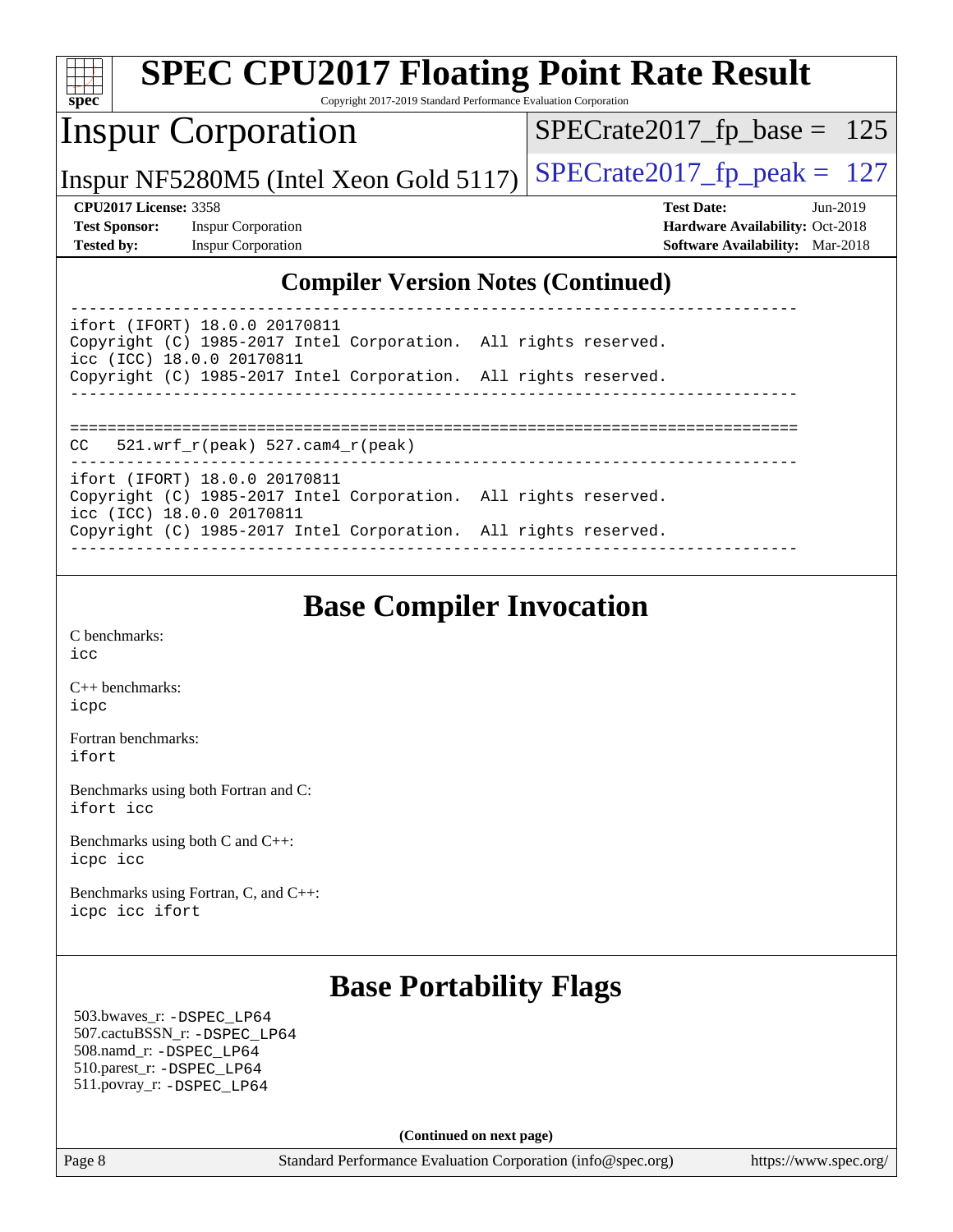

# **[SPEC CPU2017 Floating Point Rate Result](http://www.spec.org/auto/cpu2017/Docs/result-fields.html#SPECCPU2017FloatingPointRateResult)**

Copyright 2017-2019 Standard Performance Evaluation Corporation

## Inspur Corporation

[SPECrate2017\\_fp\\_base =](http://www.spec.org/auto/cpu2017/Docs/result-fields.html#SPECrate2017fpbase) 125

Inspur NF5280M5 (Intel Xeon Gold 5117)  $SPECrate2017_fp\_peak = 127$ 

**[Test Sponsor:](http://www.spec.org/auto/cpu2017/Docs/result-fields.html#TestSponsor)** Inspur Corporation **[Hardware Availability:](http://www.spec.org/auto/cpu2017/Docs/result-fields.html#HardwareAvailability)** Oct-2018

**[CPU2017 License:](http://www.spec.org/auto/cpu2017/Docs/result-fields.html#CPU2017License)** 3358 **[Test Date:](http://www.spec.org/auto/cpu2017/Docs/result-fields.html#TestDate)** Jun-2019 **[Tested by:](http://www.spec.org/auto/cpu2017/Docs/result-fields.html#Testedby)** Inspur Corporation **[Software Availability:](http://www.spec.org/auto/cpu2017/Docs/result-fields.html#SoftwareAvailability)** Mar-2018

## **[Base Portability Flags \(Continued\)](http://www.spec.org/auto/cpu2017/Docs/result-fields.html#BasePortabilityFlags)**

 519.lbm\_r: [-DSPEC\\_LP64](http://www.spec.org/cpu2017/results/res2019q3/cpu2017-20190619-15355.flags.html#suite_basePORTABILITY519_lbm_r_DSPEC_LP64) 521.wrf\_r: [-DSPEC\\_LP64](http://www.spec.org/cpu2017/results/res2019q3/cpu2017-20190619-15355.flags.html#suite_basePORTABILITY521_wrf_r_DSPEC_LP64) [-DSPEC\\_CASE\\_FLAG](http://www.spec.org/cpu2017/results/res2019q3/cpu2017-20190619-15355.flags.html#b521.wrf_r_baseCPORTABILITY_DSPEC_CASE_FLAG) [-convert big\\_endian](http://www.spec.org/cpu2017/results/res2019q3/cpu2017-20190619-15355.flags.html#user_baseFPORTABILITY521_wrf_r_convert_big_endian_c3194028bc08c63ac5d04de18c48ce6d347e4e562e8892b8bdbdc0214820426deb8554edfa529a3fb25a586e65a3d812c835984020483e7e73212c4d31a38223) 526.blender\_r: [-DSPEC\\_LP64](http://www.spec.org/cpu2017/results/res2019q3/cpu2017-20190619-15355.flags.html#suite_basePORTABILITY526_blender_r_DSPEC_LP64) [-DSPEC\\_LINUX](http://www.spec.org/cpu2017/results/res2019q3/cpu2017-20190619-15355.flags.html#b526.blender_r_baseCPORTABILITY_DSPEC_LINUX) [-funsigned-char](http://www.spec.org/cpu2017/results/res2019q3/cpu2017-20190619-15355.flags.html#user_baseCPORTABILITY526_blender_r_force_uchar_40c60f00ab013830e2dd6774aeded3ff59883ba5a1fc5fc14077f794d777847726e2a5858cbc7672e36e1b067e7e5c1d9a74f7176df07886a243d7cc18edfe67) 527.cam4\_r: [-DSPEC\\_LP64](http://www.spec.org/cpu2017/results/res2019q3/cpu2017-20190619-15355.flags.html#suite_basePORTABILITY527_cam4_r_DSPEC_LP64) [-DSPEC\\_CASE\\_FLAG](http://www.spec.org/cpu2017/results/res2019q3/cpu2017-20190619-15355.flags.html#b527.cam4_r_baseCPORTABILITY_DSPEC_CASE_FLAG) 538.imagick\_r: [-DSPEC\\_LP64](http://www.spec.org/cpu2017/results/res2019q3/cpu2017-20190619-15355.flags.html#suite_basePORTABILITY538_imagick_r_DSPEC_LP64) 544.nab\_r: [-DSPEC\\_LP64](http://www.spec.org/cpu2017/results/res2019q3/cpu2017-20190619-15355.flags.html#suite_basePORTABILITY544_nab_r_DSPEC_LP64) 549.fotonik3d\_r: [-DSPEC\\_LP64](http://www.spec.org/cpu2017/results/res2019q3/cpu2017-20190619-15355.flags.html#suite_basePORTABILITY549_fotonik3d_r_DSPEC_LP64) 554.roms\_r: [-DSPEC\\_LP64](http://www.spec.org/cpu2017/results/res2019q3/cpu2017-20190619-15355.flags.html#suite_basePORTABILITY554_roms_r_DSPEC_LP64)

#### **[Base Optimization Flags](http://www.spec.org/auto/cpu2017/Docs/result-fields.html#BaseOptimizationFlags)**

#### [C benchmarks](http://www.spec.org/auto/cpu2017/Docs/result-fields.html#Cbenchmarks):

[-xCORE-AVX512](http://www.spec.org/cpu2017/results/res2019q3/cpu2017-20190619-15355.flags.html#user_CCbase_f-xCORE-AVX512) [-ipo](http://www.spec.org/cpu2017/results/res2019q3/cpu2017-20190619-15355.flags.html#user_CCbase_f-ipo) [-O3](http://www.spec.org/cpu2017/results/res2019q3/cpu2017-20190619-15355.flags.html#user_CCbase_f-O3) [-no-prec-div](http://www.spec.org/cpu2017/results/res2019q3/cpu2017-20190619-15355.flags.html#user_CCbase_f-no-prec-div) [-qopt-prefetch](http://www.spec.org/cpu2017/results/res2019q3/cpu2017-20190619-15355.flags.html#user_CCbase_f-qopt-prefetch) [-ffinite-math-only](http://www.spec.org/cpu2017/results/res2019q3/cpu2017-20190619-15355.flags.html#user_CCbase_f_finite_math_only_cb91587bd2077682c4b38af759c288ed7c732db004271a9512da14a4f8007909a5f1427ecbf1a0fb78ff2a814402c6114ac565ca162485bbcae155b5e4258871) [-qopt-mem-layout-trans=3](http://www.spec.org/cpu2017/results/res2019q3/cpu2017-20190619-15355.flags.html#user_CCbase_f-qopt-mem-layout-trans_de80db37974c74b1f0e20d883f0b675c88c3b01e9d123adea9b28688d64333345fb62bc4a798493513fdb68f60282f9a726aa07f478b2f7113531aecce732043)

[C++ benchmarks:](http://www.spec.org/auto/cpu2017/Docs/result-fields.html#CXXbenchmarks)

[-xCORE-AVX512](http://www.spec.org/cpu2017/results/res2019q3/cpu2017-20190619-15355.flags.html#user_CXXbase_f-xCORE-AVX512) [-ipo](http://www.spec.org/cpu2017/results/res2019q3/cpu2017-20190619-15355.flags.html#user_CXXbase_f-ipo) [-O3](http://www.spec.org/cpu2017/results/res2019q3/cpu2017-20190619-15355.flags.html#user_CXXbase_f-O3) [-no-prec-div](http://www.spec.org/cpu2017/results/res2019q3/cpu2017-20190619-15355.flags.html#user_CXXbase_f-no-prec-div) [-qopt-prefetch](http://www.spec.org/cpu2017/results/res2019q3/cpu2017-20190619-15355.flags.html#user_CXXbase_f-qopt-prefetch) [-ffinite-math-only](http://www.spec.org/cpu2017/results/res2019q3/cpu2017-20190619-15355.flags.html#user_CXXbase_f_finite_math_only_cb91587bd2077682c4b38af759c288ed7c732db004271a9512da14a4f8007909a5f1427ecbf1a0fb78ff2a814402c6114ac565ca162485bbcae155b5e4258871) [-qopt-mem-layout-trans=3](http://www.spec.org/cpu2017/results/res2019q3/cpu2017-20190619-15355.flags.html#user_CXXbase_f-qopt-mem-layout-trans_de80db37974c74b1f0e20d883f0b675c88c3b01e9d123adea9b28688d64333345fb62bc4a798493513fdb68f60282f9a726aa07f478b2f7113531aecce732043)

[Fortran benchmarks](http://www.spec.org/auto/cpu2017/Docs/result-fields.html#Fortranbenchmarks):

[-xCORE-AVX512](http://www.spec.org/cpu2017/results/res2019q3/cpu2017-20190619-15355.flags.html#user_FCbase_f-xCORE-AVX512) [-ipo](http://www.spec.org/cpu2017/results/res2019q3/cpu2017-20190619-15355.flags.html#user_FCbase_f-ipo) [-O3](http://www.spec.org/cpu2017/results/res2019q3/cpu2017-20190619-15355.flags.html#user_FCbase_f-O3) [-no-prec-div](http://www.spec.org/cpu2017/results/res2019q3/cpu2017-20190619-15355.flags.html#user_FCbase_f-no-prec-div) [-qopt-prefetch](http://www.spec.org/cpu2017/results/res2019q3/cpu2017-20190619-15355.flags.html#user_FCbase_f-qopt-prefetch) [-ffinite-math-only](http://www.spec.org/cpu2017/results/res2019q3/cpu2017-20190619-15355.flags.html#user_FCbase_f_finite_math_only_cb91587bd2077682c4b38af759c288ed7c732db004271a9512da14a4f8007909a5f1427ecbf1a0fb78ff2a814402c6114ac565ca162485bbcae155b5e4258871) [-qopt-mem-layout-trans=3](http://www.spec.org/cpu2017/results/res2019q3/cpu2017-20190619-15355.flags.html#user_FCbase_f-qopt-mem-layout-trans_de80db37974c74b1f0e20d883f0b675c88c3b01e9d123adea9b28688d64333345fb62bc4a798493513fdb68f60282f9a726aa07f478b2f7113531aecce732043) [-nostandard-realloc-lhs](http://www.spec.org/cpu2017/results/res2019q3/cpu2017-20190619-15355.flags.html#user_FCbase_f_2003_std_realloc_82b4557e90729c0f113870c07e44d33d6f5a304b4f63d4c15d2d0f1fab99f5daaed73bdb9275d9ae411527f28b936061aa8b9c8f2d63842963b95c9dd6426b8a) [-align array32byte](http://www.spec.org/cpu2017/results/res2019q3/cpu2017-20190619-15355.flags.html#user_FCbase_align_array32byte_b982fe038af199962ba9a80c053b8342c548c85b40b8e86eb3cc33dee0d7986a4af373ac2d51c3f7cf710a18d62fdce2948f201cd044323541f22fc0fffc51b6)

[Benchmarks using both Fortran and C](http://www.spec.org/auto/cpu2017/Docs/result-fields.html#BenchmarksusingbothFortranandC):

[-xCORE-AVX512](http://www.spec.org/cpu2017/results/res2019q3/cpu2017-20190619-15355.flags.html#user_CC_FCbase_f-xCORE-AVX512) [-ipo](http://www.spec.org/cpu2017/results/res2019q3/cpu2017-20190619-15355.flags.html#user_CC_FCbase_f-ipo) [-O3](http://www.spec.org/cpu2017/results/res2019q3/cpu2017-20190619-15355.flags.html#user_CC_FCbase_f-O3) [-no-prec-div](http://www.spec.org/cpu2017/results/res2019q3/cpu2017-20190619-15355.flags.html#user_CC_FCbase_f-no-prec-div) [-qopt-prefetch](http://www.spec.org/cpu2017/results/res2019q3/cpu2017-20190619-15355.flags.html#user_CC_FCbase_f-qopt-prefetch) [-ffinite-math-only](http://www.spec.org/cpu2017/results/res2019q3/cpu2017-20190619-15355.flags.html#user_CC_FCbase_f_finite_math_only_cb91587bd2077682c4b38af759c288ed7c732db004271a9512da14a4f8007909a5f1427ecbf1a0fb78ff2a814402c6114ac565ca162485bbcae155b5e4258871) [-qopt-mem-layout-trans=3](http://www.spec.org/cpu2017/results/res2019q3/cpu2017-20190619-15355.flags.html#user_CC_FCbase_f-qopt-mem-layout-trans_de80db37974c74b1f0e20d883f0b675c88c3b01e9d123adea9b28688d64333345fb62bc4a798493513fdb68f60282f9a726aa07f478b2f7113531aecce732043) [-nostandard-realloc-lhs](http://www.spec.org/cpu2017/results/res2019q3/cpu2017-20190619-15355.flags.html#user_CC_FCbase_f_2003_std_realloc_82b4557e90729c0f113870c07e44d33d6f5a304b4f63d4c15d2d0f1fab99f5daaed73bdb9275d9ae411527f28b936061aa8b9c8f2d63842963b95c9dd6426b8a) [-align array32byte](http://www.spec.org/cpu2017/results/res2019q3/cpu2017-20190619-15355.flags.html#user_CC_FCbase_align_array32byte_b982fe038af199962ba9a80c053b8342c548c85b40b8e86eb3cc33dee0d7986a4af373ac2d51c3f7cf710a18d62fdce2948f201cd044323541f22fc0fffc51b6)

[Benchmarks using both C and C++](http://www.spec.org/auto/cpu2017/Docs/result-fields.html#BenchmarksusingbothCandCXX): [-xCORE-AVX512](http://www.spec.org/cpu2017/results/res2019q3/cpu2017-20190619-15355.flags.html#user_CC_CXXbase_f-xCORE-AVX512) [-ipo](http://www.spec.org/cpu2017/results/res2019q3/cpu2017-20190619-15355.flags.html#user_CC_CXXbase_f-ipo) [-O3](http://www.spec.org/cpu2017/results/res2019q3/cpu2017-20190619-15355.flags.html#user_CC_CXXbase_f-O3) [-no-prec-div](http://www.spec.org/cpu2017/results/res2019q3/cpu2017-20190619-15355.flags.html#user_CC_CXXbase_f-no-prec-div) [-qopt-prefetch](http://www.spec.org/cpu2017/results/res2019q3/cpu2017-20190619-15355.flags.html#user_CC_CXXbase_f-qopt-prefetch) [-ffinite-math-only](http://www.spec.org/cpu2017/results/res2019q3/cpu2017-20190619-15355.flags.html#user_CC_CXXbase_f_finite_math_only_cb91587bd2077682c4b38af759c288ed7c732db004271a9512da14a4f8007909a5f1427ecbf1a0fb78ff2a814402c6114ac565ca162485bbcae155b5e4258871) [-qopt-mem-layout-trans=3](http://www.spec.org/cpu2017/results/res2019q3/cpu2017-20190619-15355.flags.html#user_CC_CXXbase_f-qopt-mem-layout-trans_de80db37974c74b1f0e20d883f0b675c88c3b01e9d123adea9b28688d64333345fb62bc4a798493513fdb68f60282f9a726aa07f478b2f7113531aecce732043)

[Benchmarks using Fortran, C, and C++:](http://www.spec.org/auto/cpu2017/Docs/result-fields.html#BenchmarksusingFortranCandCXX) [-xCORE-AVX512](http://www.spec.org/cpu2017/results/res2019q3/cpu2017-20190619-15355.flags.html#user_CC_CXX_FCbase_f-xCORE-AVX512) [-ipo](http://www.spec.org/cpu2017/results/res2019q3/cpu2017-20190619-15355.flags.html#user_CC_CXX_FCbase_f-ipo) [-O3](http://www.spec.org/cpu2017/results/res2019q3/cpu2017-20190619-15355.flags.html#user_CC_CXX_FCbase_f-O3) [-no-prec-div](http://www.spec.org/cpu2017/results/res2019q3/cpu2017-20190619-15355.flags.html#user_CC_CXX_FCbase_f-no-prec-div) [-qopt-prefetch](http://www.spec.org/cpu2017/results/res2019q3/cpu2017-20190619-15355.flags.html#user_CC_CXX_FCbase_f-qopt-prefetch) [-ffinite-math-only](http://www.spec.org/cpu2017/results/res2019q3/cpu2017-20190619-15355.flags.html#user_CC_CXX_FCbase_f_finite_math_only_cb91587bd2077682c4b38af759c288ed7c732db004271a9512da14a4f8007909a5f1427ecbf1a0fb78ff2a814402c6114ac565ca162485bbcae155b5e4258871) [-qopt-mem-layout-trans=3](http://www.spec.org/cpu2017/results/res2019q3/cpu2017-20190619-15355.flags.html#user_CC_CXX_FCbase_f-qopt-mem-layout-trans_de80db37974c74b1f0e20d883f0b675c88c3b01e9d123adea9b28688d64333345fb62bc4a798493513fdb68f60282f9a726aa07f478b2f7113531aecce732043) [-nostandard-realloc-lhs](http://www.spec.org/cpu2017/results/res2019q3/cpu2017-20190619-15355.flags.html#user_CC_CXX_FCbase_f_2003_std_realloc_82b4557e90729c0f113870c07e44d33d6f5a304b4f63d4c15d2d0f1fab99f5daaed73bdb9275d9ae411527f28b936061aa8b9c8f2d63842963b95c9dd6426b8a) [-align array32byte](http://www.spec.org/cpu2017/results/res2019q3/cpu2017-20190619-15355.flags.html#user_CC_CXX_FCbase_align_array32byte_b982fe038af199962ba9a80c053b8342c548c85b40b8e86eb3cc33dee0d7986a4af373ac2d51c3f7cf710a18d62fdce2948f201cd044323541f22fc0fffc51b6)

#### **[Base Other Flags](http://www.spec.org/auto/cpu2017/Docs/result-fields.html#BaseOtherFlags)**

[C benchmarks:](http://www.spec.org/auto/cpu2017/Docs/result-fields.html#Cbenchmarks)  $-m64 - std = c11$  $-m64 - std = c11$ 

**(Continued on next page)**

Page 9 Standard Performance Evaluation Corporation [\(info@spec.org\)](mailto:info@spec.org) <https://www.spec.org/>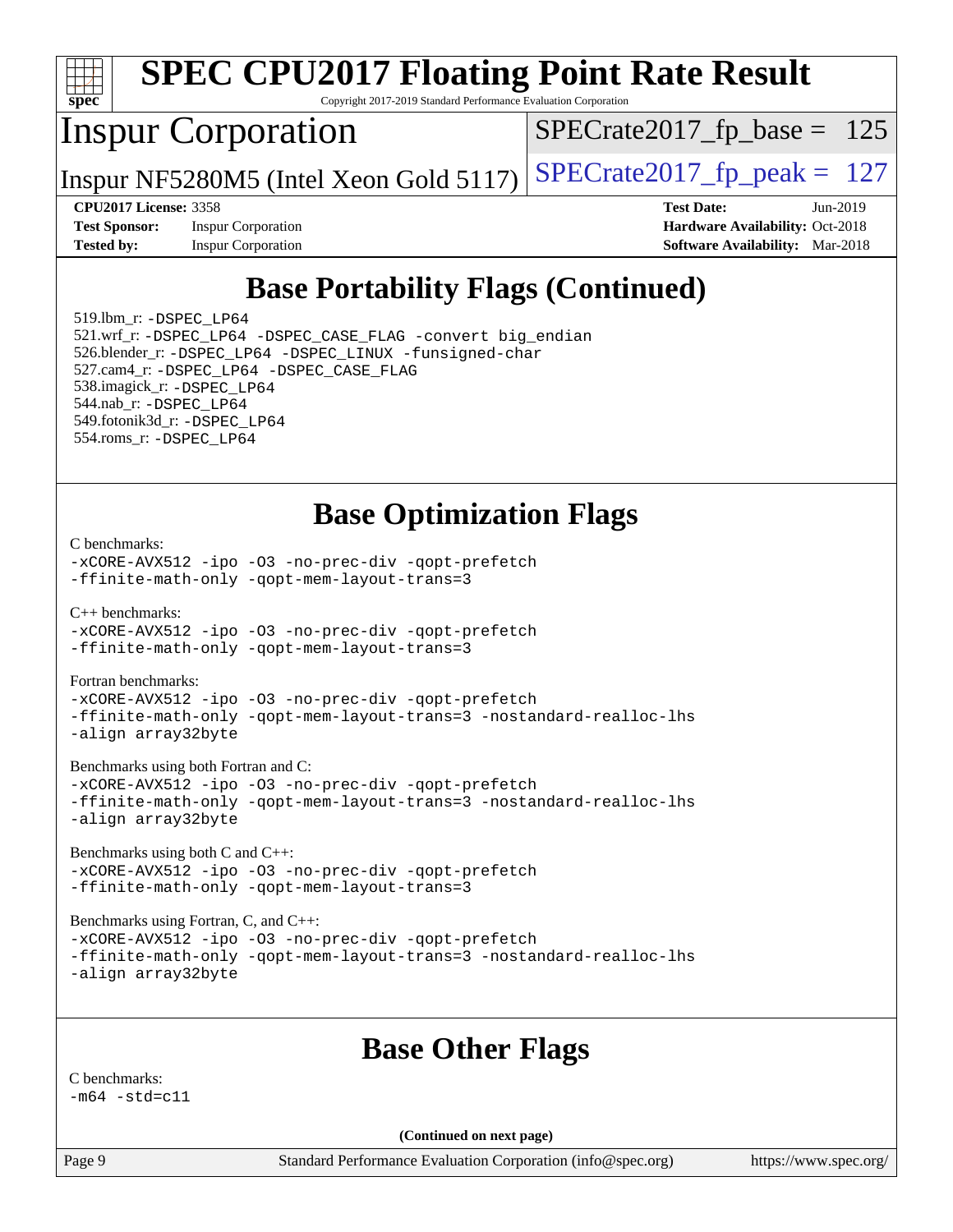| <b>SPEC CPU2017 Floating Point Rate Result</b><br>$Spec^*$<br>Copyright 2017-2019 Standard Performance Evaluation Corporation |                                        |                                        |  |  |  |  |  |
|-------------------------------------------------------------------------------------------------------------------------------|----------------------------------------|----------------------------------------|--|--|--|--|--|
|                                                                                                                               | <b>Inspur Corporation</b>              | $SPECrate2017_fp\_base = 125$          |  |  |  |  |  |
|                                                                                                                               | Inspur NF5280M5 (Intel Xeon Gold 5117) | $SPECrate2017_fp\_peak = 127$          |  |  |  |  |  |
| <b>CPU2017 License: 3358</b>                                                                                                  |                                        | <b>Test Date:</b><br>$Jun-2019$        |  |  |  |  |  |
| <b>Test Sponsor:</b>                                                                                                          | <b>Inspur Corporation</b>              | Hardware Availability: Oct-2018        |  |  |  |  |  |
| <b>Tested by:</b>                                                                                                             | <b>Inspur Corporation</b>              | <b>Software Availability:</b> Mar-2018 |  |  |  |  |  |
| <b>Base Other Flags (Continued)</b>                                                                                           |                                        |                                        |  |  |  |  |  |

[C++ benchmarks](http://www.spec.org/auto/cpu2017/Docs/result-fields.html#CXXbenchmarks): [-m64](http://www.spec.org/cpu2017/results/res2019q3/cpu2017-20190619-15355.flags.html#user_CXXbase_intel_intel64_18.0_af43caccfc8ded86e7699f2159af6efc7655f51387b94da716254467f3c01020a5059329e2569e4053f409e7c9202a7efc638f7a6d1ffb3f52dea4a3e31d82ab)

[Fortran benchmarks:](http://www.spec.org/auto/cpu2017/Docs/result-fields.html#Fortranbenchmarks) [-m64](http://www.spec.org/cpu2017/results/res2019q3/cpu2017-20190619-15355.flags.html#user_FCbase_intel_intel64_18.0_af43caccfc8ded86e7699f2159af6efc7655f51387b94da716254467f3c01020a5059329e2569e4053f409e7c9202a7efc638f7a6d1ffb3f52dea4a3e31d82ab)

[Benchmarks using both Fortran and C:](http://www.spec.org/auto/cpu2017/Docs/result-fields.html#BenchmarksusingbothFortranandC)  $-m64 - std= c11$  $-m64 - std= c11$ 

[Benchmarks using both C and C++](http://www.spec.org/auto/cpu2017/Docs/result-fields.html#BenchmarksusingbothCandCXX):  $-m64 - std= c11$  $-m64 - std= c11$ 

[Benchmarks using Fortran, C, and C++](http://www.spec.org/auto/cpu2017/Docs/result-fields.html#BenchmarksusingFortranCandCXX):  $-m64 - std= c11$  $-m64 - std= c11$ 

## **[Peak Compiler Invocation](http://www.spec.org/auto/cpu2017/Docs/result-fields.html#PeakCompilerInvocation)**

[C benchmarks](http://www.spec.org/auto/cpu2017/Docs/result-fields.html#Cbenchmarks): [icc](http://www.spec.org/cpu2017/results/res2019q3/cpu2017-20190619-15355.flags.html#user_CCpeak_intel_icc_18.0_66fc1ee009f7361af1fbd72ca7dcefbb700085f36577c54f309893dd4ec40d12360134090235512931783d35fd58c0460139e722d5067c5574d8eaf2b3e37e92)

[C++ benchmarks:](http://www.spec.org/auto/cpu2017/Docs/result-fields.html#CXXbenchmarks) [icpc](http://www.spec.org/cpu2017/results/res2019q3/cpu2017-20190619-15355.flags.html#user_CXXpeak_intel_icpc_18.0_c510b6838c7f56d33e37e94d029a35b4a7bccf4766a728ee175e80a419847e808290a9b78be685c44ab727ea267ec2f070ec5dc83b407c0218cded6866a35d07)

[Fortran benchmarks](http://www.spec.org/auto/cpu2017/Docs/result-fields.html#Fortranbenchmarks): [ifort](http://www.spec.org/cpu2017/results/res2019q3/cpu2017-20190619-15355.flags.html#user_FCpeak_intel_ifort_18.0_8111460550e3ca792625aed983ce982f94888b8b503583aa7ba2b8303487b4d8a21a13e7191a45c5fd58ff318f48f9492884d4413fa793fd88dd292cad7027ca)

[Benchmarks using both Fortran and C](http://www.spec.org/auto/cpu2017/Docs/result-fields.html#BenchmarksusingbothFortranandC): [ifort](http://www.spec.org/cpu2017/results/res2019q3/cpu2017-20190619-15355.flags.html#user_CC_FCpeak_intel_ifort_18.0_8111460550e3ca792625aed983ce982f94888b8b503583aa7ba2b8303487b4d8a21a13e7191a45c5fd58ff318f48f9492884d4413fa793fd88dd292cad7027ca) [icc](http://www.spec.org/cpu2017/results/res2019q3/cpu2017-20190619-15355.flags.html#user_CC_FCpeak_intel_icc_18.0_66fc1ee009f7361af1fbd72ca7dcefbb700085f36577c54f309893dd4ec40d12360134090235512931783d35fd58c0460139e722d5067c5574d8eaf2b3e37e92)

[Benchmarks using both C and C++](http://www.spec.org/auto/cpu2017/Docs/result-fields.html#BenchmarksusingbothCandCXX): [icpc](http://www.spec.org/cpu2017/results/res2019q3/cpu2017-20190619-15355.flags.html#user_CC_CXXpeak_intel_icpc_18.0_c510b6838c7f56d33e37e94d029a35b4a7bccf4766a728ee175e80a419847e808290a9b78be685c44ab727ea267ec2f070ec5dc83b407c0218cded6866a35d07) [icc](http://www.spec.org/cpu2017/results/res2019q3/cpu2017-20190619-15355.flags.html#user_CC_CXXpeak_intel_icc_18.0_66fc1ee009f7361af1fbd72ca7dcefbb700085f36577c54f309893dd4ec40d12360134090235512931783d35fd58c0460139e722d5067c5574d8eaf2b3e37e92)

[Benchmarks using Fortran, C, and C++:](http://www.spec.org/auto/cpu2017/Docs/result-fields.html#BenchmarksusingFortranCandCXX) [icpc](http://www.spec.org/cpu2017/results/res2019q3/cpu2017-20190619-15355.flags.html#user_CC_CXX_FCpeak_intel_icpc_18.0_c510b6838c7f56d33e37e94d029a35b4a7bccf4766a728ee175e80a419847e808290a9b78be685c44ab727ea267ec2f070ec5dc83b407c0218cded6866a35d07) [icc](http://www.spec.org/cpu2017/results/res2019q3/cpu2017-20190619-15355.flags.html#user_CC_CXX_FCpeak_intel_icc_18.0_66fc1ee009f7361af1fbd72ca7dcefbb700085f36577c54f309893dd4ec40d12360134090235512931783d35fd58c0460139e722d5067c5574d8eaf2b3e37e92) [ifort](http://www.spec.org/cpu2017/results/res2019q3/cpu2017-20190619-15355.flags.html#user_CC_CXX_FCpeak_intel_ifort_18.0_8111460550e3ca792625aed983ce982f94888b8b503583aa7ba2b8303487b4d8a21a13e7191a45c5fd58ff318f48f9492884d4413fa793fd88dd292cad7027ca)

## **[Peak Portability Flags](http://www.spec.org/auto/cpu2017/Docs/result-fields.html#PeakPortabilityFlags)**

Same as Base Portability Flags

Page 10 Standard Performance Evaluation Corporation [\(info@spec.org\)](mailto:info@spec.org) <https://www.spec.org/>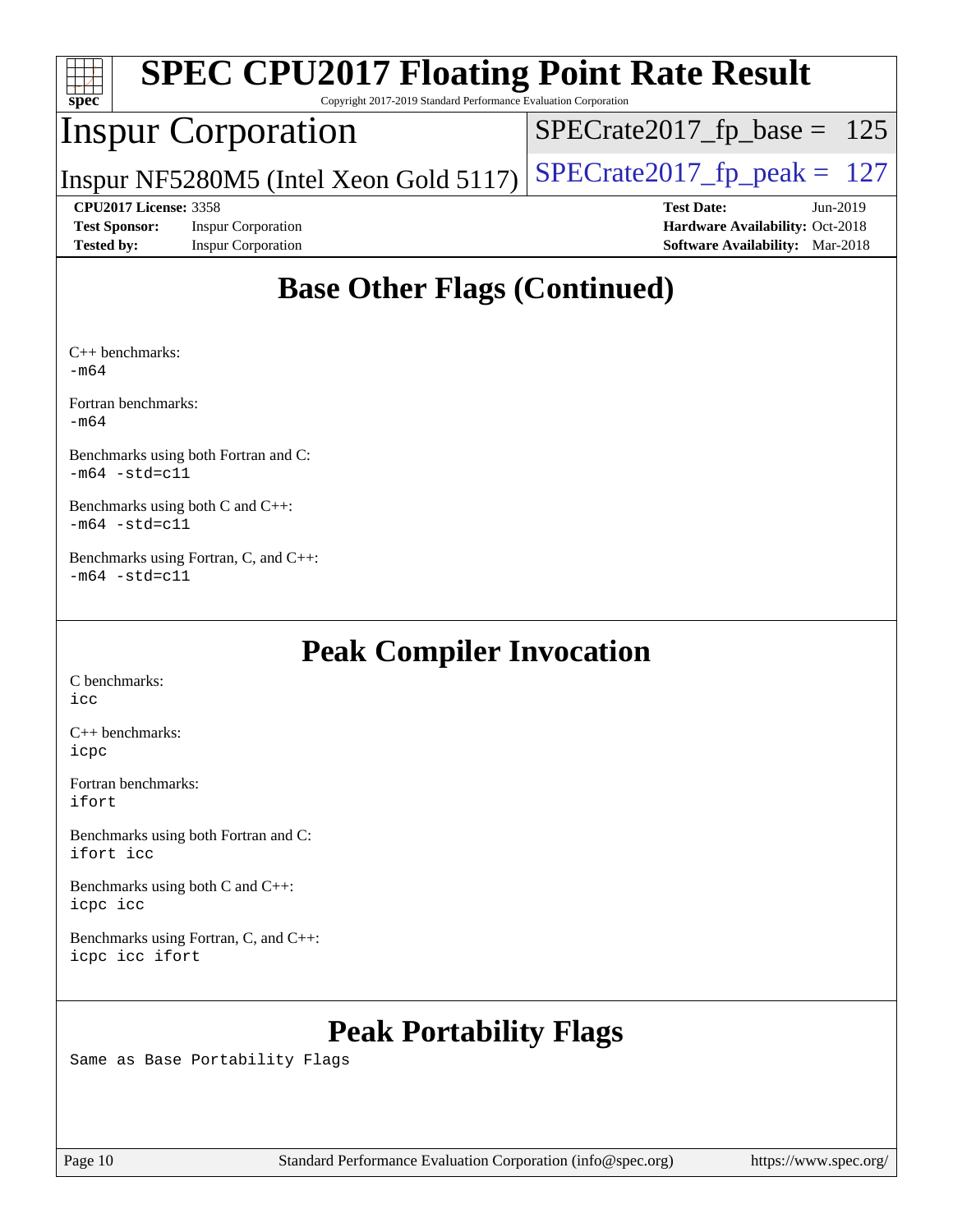| <b>SPEC CPU2017 Floating Point Rate Result</b><br>spec<br>Copyright 2017-2019 Standard Performance Evaluation Corporation                                                                                                      |                                                                                                              |
|--------------------------------------------------------------------------------------------------------------------------------------------------------------------------------------------------------------------------------|--------------------------------------------------------------------------------------------------------------|
| <b>Inspur Corporation</b>                                                                                                                                                                                                      | $SPECrate2017_fp\_base = 125$                                                                                |
| Inspur NF5280M5 (Intel Xeon Gold 5117)                                                                                                                                                                                         | $SPECrate2017_fp\_peak = 127$                                                                                |
| <b>CPU2017 License: 3358</b><br><b>Test Sponsor:</b><br><b>Inspur Corporation</b><br><b>Tested by:</b><br><b>Inspur Corporation</b>                                                                                            | <b>Test Date:</b><br>$Jun-2019$<br>Hardware Availability: Oct-2018<br><b>Software Availability:</b> Mar-2018 |
| <b>Peak Optimization Flags</b>                                                                                                                                                                                                 |                                                                                                              |
| C benchmarks:                                                                                                                                                                                                                  |                                                                                                              |
| 519.lbm_r: -prof-gen(pass 1) -prof-use(pass 2) -ipo -xCORE-AVX512<br>-03 -no-prec-div -qopt-prefetch -ffinite-math-only<br>-qopt-mem-layout-trans=3                                                                            |                                                                                                              |
| 538.imagick_r: -xCORE-AVX512 -ipo -03 -no-prec-div -qopt-prefetch<br>-ffinite-math-only -qopt-mem-layout-trans=3                                                                                                               |                                                                                                              |
| $544.nab_r$ : Same as $519.lbm_r$                                                                                                                                                                                              |                                                                                                              |
| $C_{++}$ benchmarks:<br>-prof-gen(pass 1) -prof-use(pass 2) -ipo -xCORE-AVX512 -03<br>-no-prec-div -qopt-prefetch -ffinite-math-only<br>-qopt-mem-layout-trans=3                                                               |                                                                                                              |
| Fortran benchmarks:                                                                                                                                                                                                            |                                                                                                              |
| 503.bwaves_r: -xCORE-AVX512 -ipo -03 -no-prec-div -qopt-prefetch<br>-ffinite-math-only -qopt-mem-layout-trans=3<br>-nostandard-realloc-lhs -align array32byte                                                                  |                                                                                                              |
| 549.fotonik3d_r: Same as 503.bwaves_r                                                                                                                                                                                          |                                                                                                              |
| 554.roms_r: -prof-gen(pass 1) -prof-use(pass 2) -ipo -xCORE-AVX512<br>-03 -no-prec-div -qopt-prefetch -ffinite-math-only<br>-qopt-mem-layout-trans=3 -nostandard-realloc-lhs<br>-align array32byte                             |                                                                                                              |
| Benchmarks using both Fortran and C:<br>-prof-gen(pass 1) -prof-use(pass 2) -ipo -xCORE-AVX512 -03<br>-no-prec-div -qopt-prefetch -ffinite-math-only<br>-qopt-mem-layout-trans=3 -nostandard-realloc-lhs -align array32byte    |                                                                                                              |
| Benchmarks using both C and C++:<br>-prof-gen(pass 1) -prof-use(pass 2) -ipo -xCORE-AVX512 -03<br>-no-prec-div -qopt-prefetch -ffinite-math-only<br>-qopt-mem-layout-trans=3                                                   |                                                                                                              |
| Benchmarks using Fortran, C, and C++:<br>$-prof-gen(pass 1) -prof-use(pass 2) -ipo -xCORE-AVX512 -03$<br>-no-prec-div -qopt-prefetch -ffinite-math-only<br>-qopt-mem-layout-trans=3 -nostandard-realloc-lhs -align array32byte |                                                                                                              |
|                                                                                                                                                                                                                                |                                                                                                              |